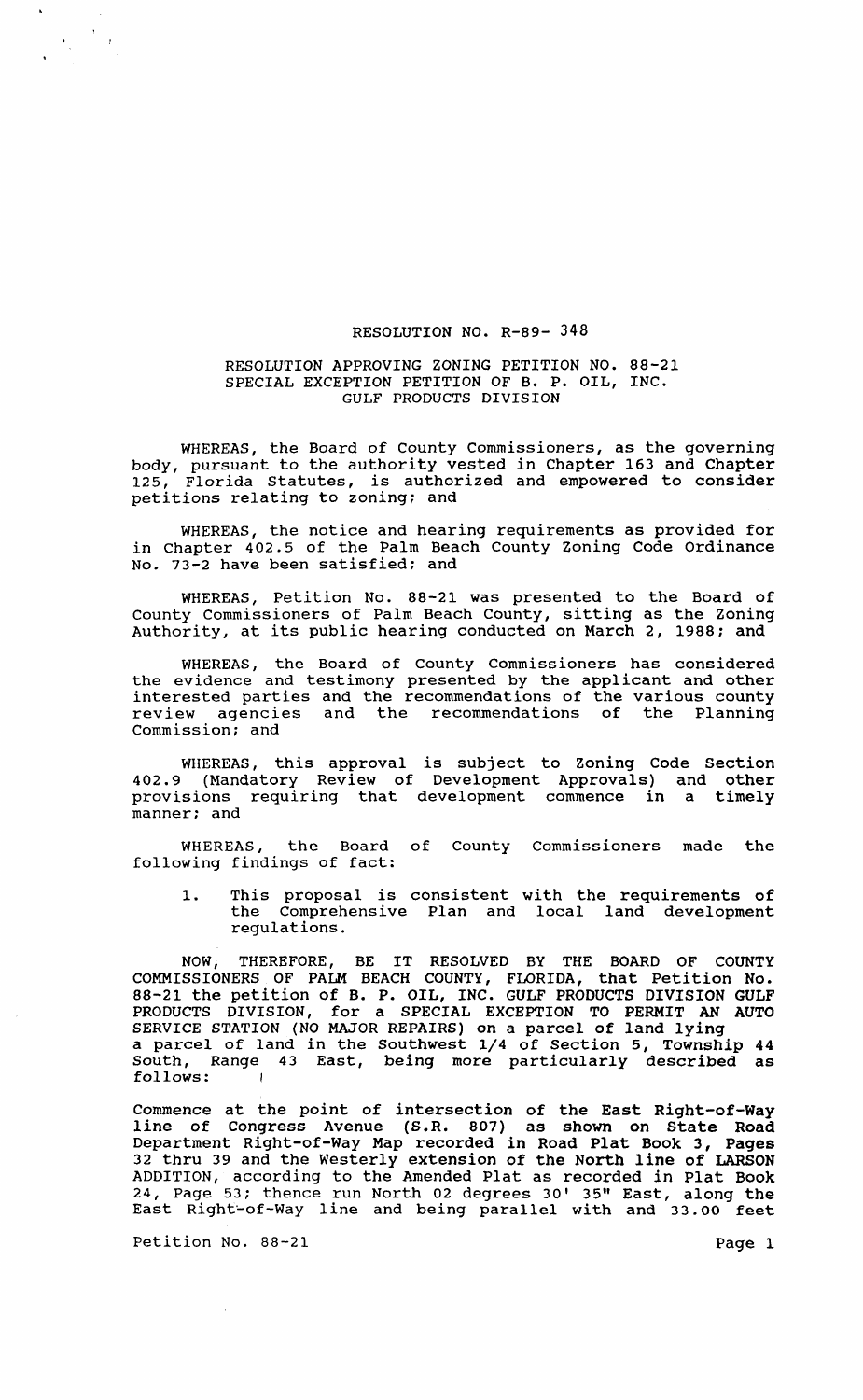East of the west line of said section 5, for a distance of 300.31 feet to the POINT OF BEGINNING of the hereinafter described parcel of land; thence run south 88 degrees 33' 15" East, parcer of fund, enter line of construction as per Right-of-Way parafier to the center fine for 150.00 feet to a point; thence run South 02 degrees 30' 38" West, parallel to the West line of said section 5 for 141.00 feet to the Northerly Right-of-Way line of summit Boulevard; thence run North 88 degrees 33' 15" West, along said Northerly Right-of-Way line for 118.16 feet to a point; thence run North 41 degrees 29' 25" West, for 45.87 feet to an intersection with the Easterly Right-of-Way line of Congress Avenue (aforementioned); thence run North 02 degrees 30' 38" East, along said Right-of-Way for 107.41 feet to the POINT OF BEGINNING, located on the northeast corner of the intersection of summit Boulevard and Congress Avenue (S. R. 807), in a CG-General Commercial zoning District, was approved as advertised, subject to the following conditions:

- 1. Prior to certification, the site plan shall be amended to indicate the following:
	- a. Relocation of the proposed signs out of required landscape strip.
	- b. continuous perimeter landscape hedge.
	- c. Relocation of the parking space out of the access aisle to avoid vehicular conflict.
- 2. The petitioner shall redesign the site to provide additional stacking and circulation maneuvering area by moving the building north, if a variance is granted by the Board of Adjustment, realigning the pump island, or eliminating the northernmost gasoline pump island (full service pump) in order to move all of the pump islands northward.
- 3. The developer shall retain the stormwater runoff in accordance with all applicable agency requirements in effect at the time of the permit application. However, at a minimum, this development shall retain onsite three (3) inches of the stormwater runoff generated by a three (3) year-one (1) hour storm as required by the Permit section, Land Development Division. The drainage system shall be maintained in an acceptable condition as approved by the County Engineer. In the event that the drainage system is not adequately maintained as determined by the County Engineer, this matter will be referred to the Code Enforcement Board for enforcement.
- 4. The developer shall design the drainage system such that storm water runoff from the parking areas and paved surfaced shall be separate from those areas which

Petition No. 88-21 Page 2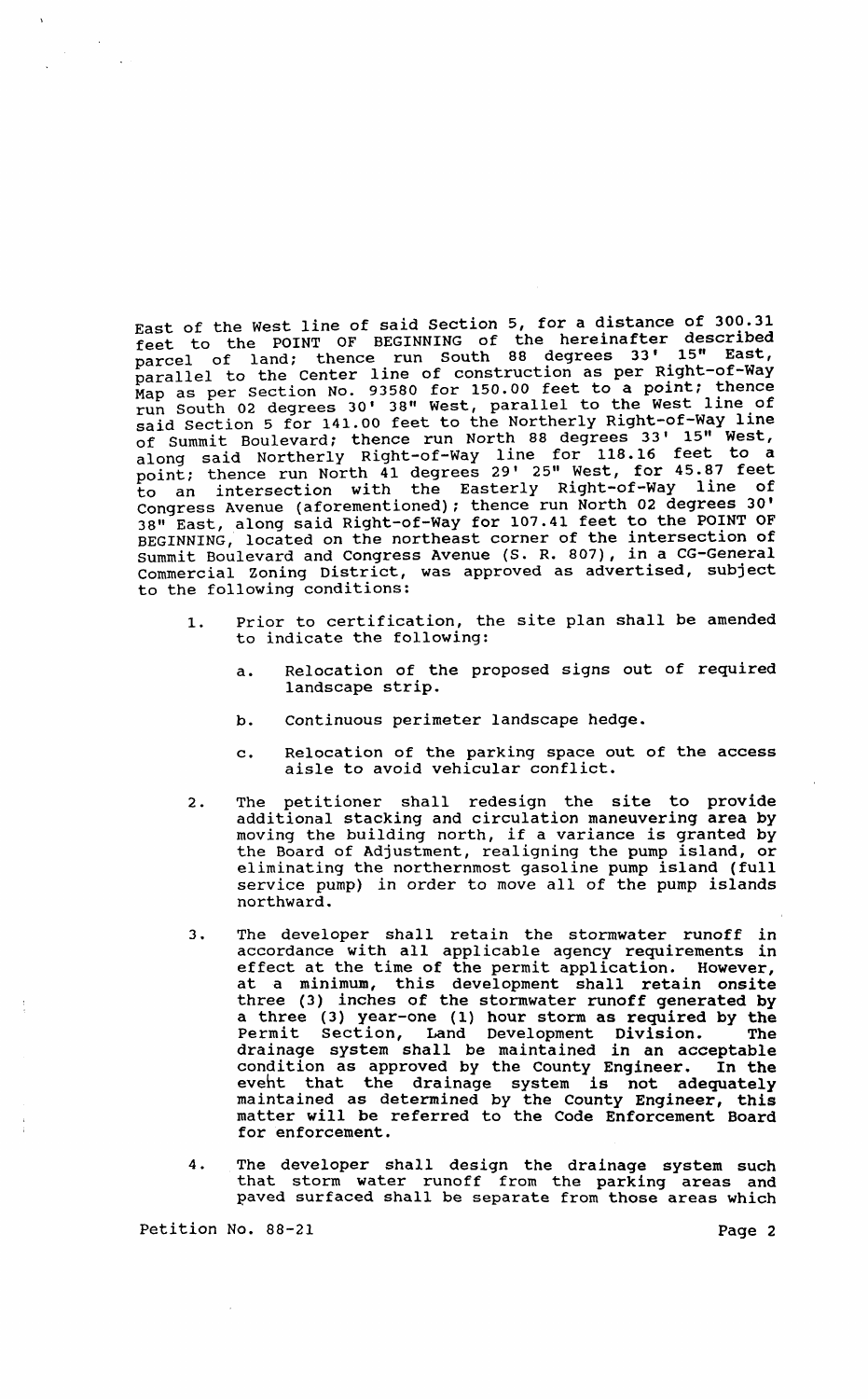may contain hazardous or undesirable waste from the proposed site.

- 5. within 90 days of approval of this project, the property owner shall convey to Palm Beach County by road right-of-way warranty deed for:
	- a) Congress Avenue, 63 feet from centerline, including a safe corner
	- b) summit Boulevard, 60.5 feet from centerline, shall be reserved for future right-of-way but not dedicated.

All in accordance with Palm Beach County's Special Intersection Treatment Map free of all encumbrances and encroachments. Petitioner shall provide Palm Beach County with sufficient documentation acceptable to the Land Acquisition Division to ensure that the property is free of all encumbrances and encroachments.

- 6. The property owner shall pay a Fair Share Fee in the amount and manner required by the "Fair Share contribution for Road Improvements Ordinance" as it presently exists or as it may from time to time be amended. The Fair Share Fee for this project presently is \$1,795.00 (67 trips X \$26.79 per trip).
- 7. Failure to comply with the conditions herein may result in the denial or revocation of a building permit; the issuance of a stop work order: the denial of a certificate of Occupancy on any building or structure; or the denial or revocation of any permit or approval for any developer-owner, commercial-owner, lessee, or user of the subject property. Appeals from such action may be taken to the Palm Beach County Board of Adjustment or as otherwise provided in the Palm Beach county Zoning Code. Violations of the conditions herein shall constitute violations of the Palm Beach County Zoning Code.
- 8. The application and engineering plans, calculations, etc. to construct well and/or septic tank must be submitted to the Health Department prior to site plan approval (or prior to issuance of Building Permit for straight rezoning).
- 9. Because water service is available to the property, a well shall not be approved for potable water use.
- 10. The petitioner shall designate the northern most gas The petitioner shall designate the northern most gas<br>island pump, if it remains located west of the convenience store as full service only.

11. The dumpster shall be relocated west of the western

Petition No. 88-21 Page 3

 $\sim$